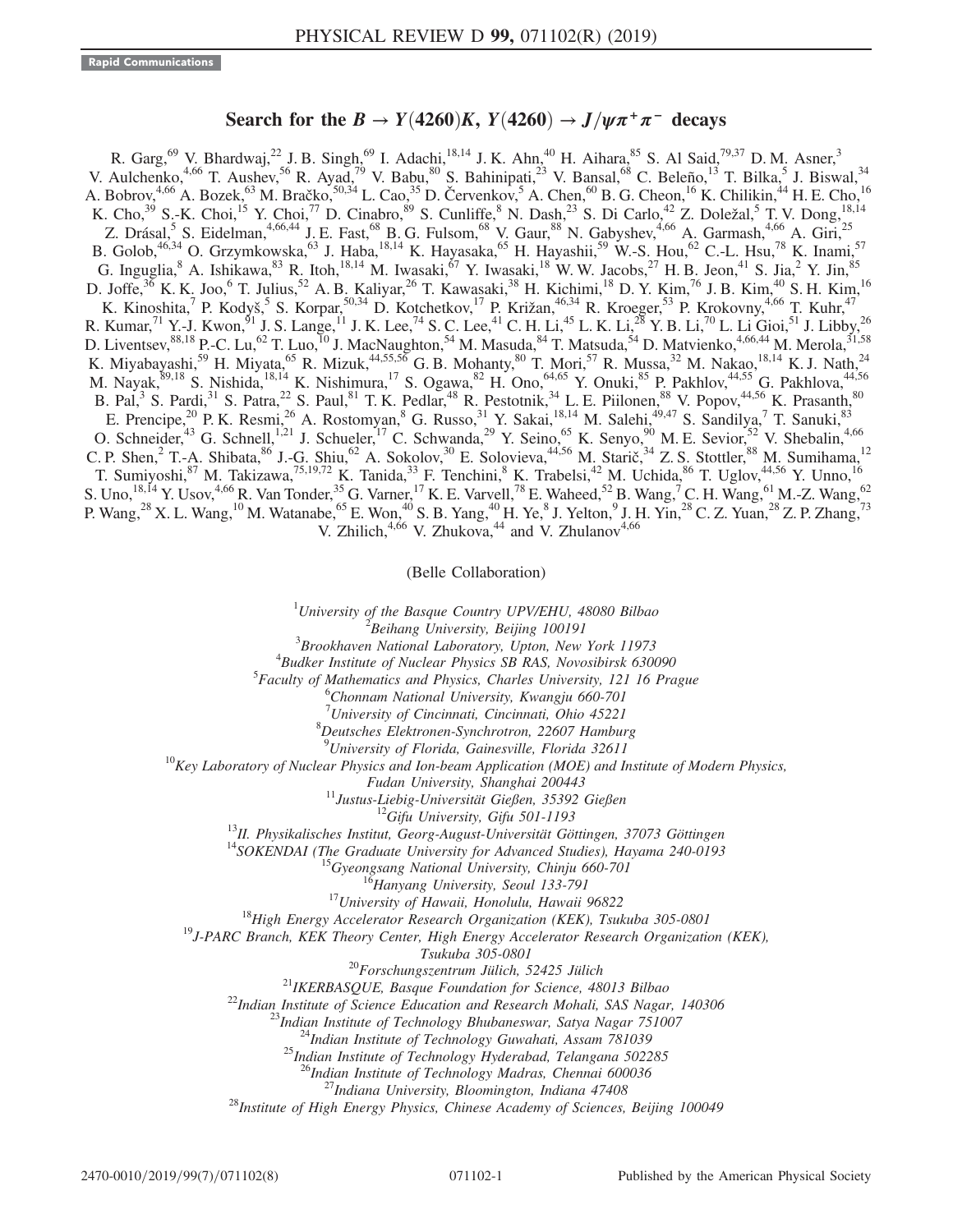<sup>29</sup>Institute of High Energy Physics, Vienna 1050<br><sup>30</sup>Institute for High Energy Physics, Protvino 142281<br><sup>31</sup>INFN-Sezione di Napoli, 80126 Napoli<br><sup>32</sup>INFN-Sezione di Torino, 10125 Torino  $\begin{array}{c} \begin{array}{c} \text{^{32}HNPN-Sezione d\&1 Torino, 10125 Torino \\ \text{^{33}Advanced Science Research Centen, Jqpon Arom. (D00 Ljubljana \\ \text{^{34}J. Stefan Institute, 1000 Ljubljana \\ \text{^{35}Insitut für Experimentelle Teilchenphysik, Karlsruher Institut für Technologie, 76131 Karlsruhe \\ \text{^{36}Kemesaw State University, Kennesaw, Georgia 30144 \\ \text{^{37}Department of Physics, Faculty of Science, King Abdullahi, Daejeon 305-806 \\ \text{^{38}Kitaasto University, Saganihara 252-$ <sup>52</sup>School of Physics, University of Melbourne, Victoria 3010<br><sup>53</sup>University of Mississippi, University, Mississippi 38677<br><sup>54</sup>University of Miyazaki, Miyazaki 889-2192<br><sup>55</sup>Moscow Physical Engineering Institute, Moscow 11 <sup>57</sup>Graduate School of Science, Nagoya University, Nagoya 464-8602<br><sup>58</sup>Università di Napoli Federico II, 80055 Napoli<br><sup>59</sup>Nara Women's University, Nara 630-8506  $^{60}$ National Central University, Chung-li 32054<br> $^{61}$ National United University, Miao Li 36003 <sup>62</sup>Department of Physics, National Taiwan University, Taipei 10617<br><sup>63</sup>H. Niewodniczanski Institute of Nuclear Physics, Krakow 31-342 <sup>64</sup>Nippon Dental University, Niigata 951-8580<br><sup>65</sup>Niigata University, Niigata 950-2181<br><sup>66</sup>Novosibirsk State University, Novosibirsk 630090<br><sup>67</sup>Osaka City University, Osaka 558-8585<br><sup>68</sup>Pacific Northwest National Laborat <sup>69</sup>Panjab University, Chandigarh 160014<br><sup>70</sup>Peking University, Beijing 100871 <sup>70</sup>Peking University, Beijing 100871<br>
<sup>71</sup>Pemjab Agricultural University, Ludhiana 141004<br>
<sup>71</sup>Theoretical Research Division, Nishina Center, RIKEN, Saitama 351-0198<br>
<sup>73</sup>University of Science and Technology of China, He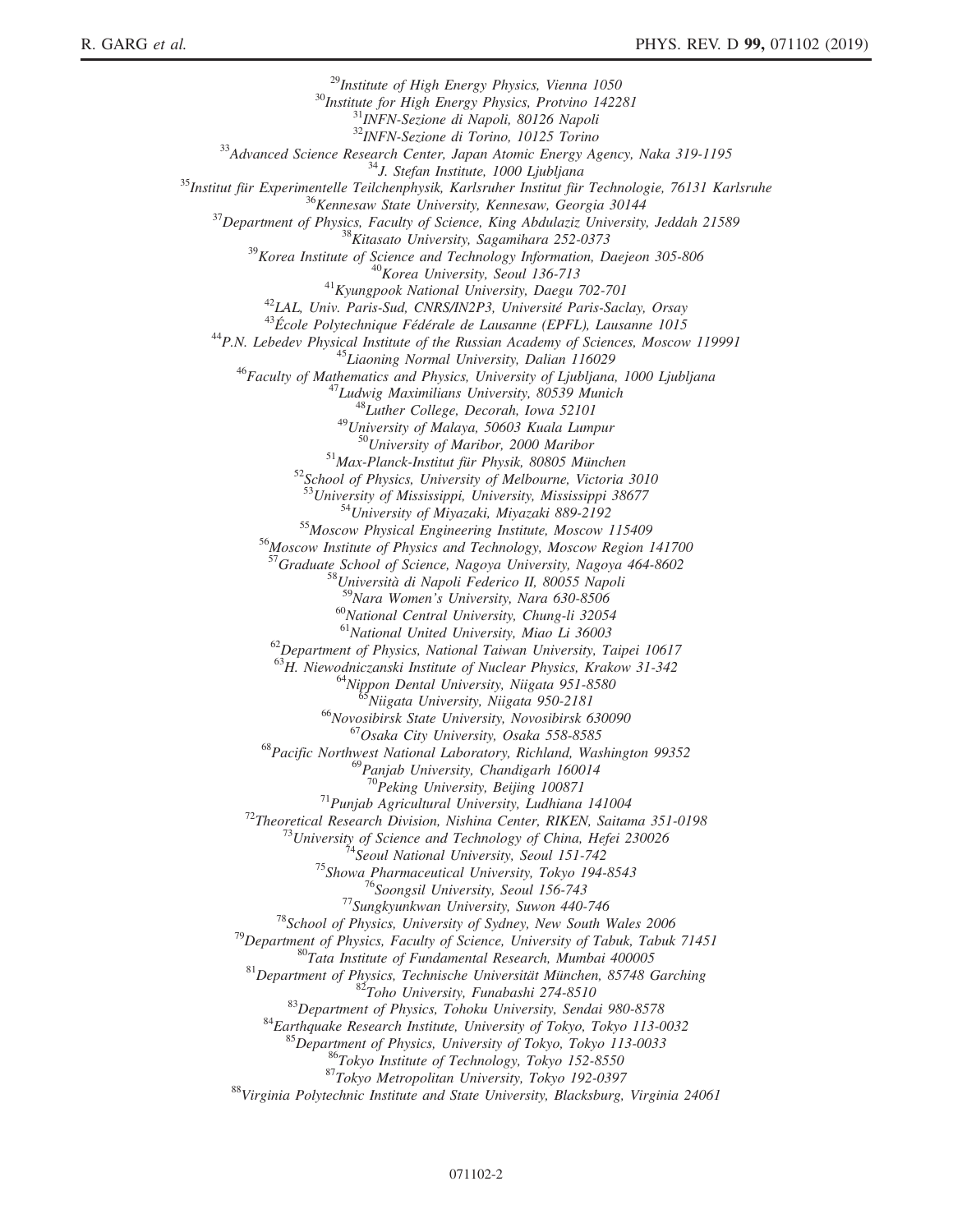<sup>89</sup>Wayne State University, Detroit, Michigan 48202<br><sup>90</sup>Yamagata University, Yamagata 990-8560<br><sup>91</sup>Yonsei University, Seoul 120-749

(Received 18 January 2019; published 12 April 2019)

We report the results of a search for the  $B \to Y(4260)K$ ,  $Y(4260) \to J/\psi \pi^+ \pi^-$  decays. This study is based on a data sample corresponding to an integrated luminosity of 711 fb<sup>-1</sup>, collected at the  $\Upsilon(4S)$ resonance with the Belle detector at the KEKB asymmetric-energy  $e^+e^-$  collider. We investigate the  $J/\psi\pi^+\pi^-$  invariant mass distribution in the range 4.0 to 4.6 GeV/c<sup>2</sup> using both  $B^+ \to J/\psi\pi^+\pi^-K^+$  and  $B^0 \to J/\psi \pi^+ \pi^- K^0_S$  decays. We find excesses of events above the background levels, with significances of 2.1 and 0.9 standard deviations for charged and neutral  $B \to Y(4260)K$  decays, respectively, taking into account the systematic uncertainties. These correspond to upper limits on the product of branching fractions,  $\mathcal{B}(B^+ \to Y(4260)K^+) \times \mathcal{B}(Y(4260) \to J/\psi \pi^+ \pi^-) < 1.4 \times 10^{-5}$  and  $\mathcal{B}(B^0 \to Y(4260)K^0) \times$  $\mathcal{B}(Y(4260) \rightarrow J/\psi \pi^+\pi^-)$  < 1.7 × 10<sup>-5</sup> at the 90% confidence level.

DOI: [10.1103/PhysRevD.99.071102](https://doi.org/10.1103/PhysRevD.99.071102)

The  $Y(4260)$  state, also known as  $\psi(4260)$  [\[1\]](#page-7-0), was first seen by the BABAR Collaboration in 2005 [\[2\]](#page-7-1) in the initial-state radiation (ISR) process  $e^+e^- \rightarrow \gamma_{\rm ISR} Y(4260)$ ,  $Y(4260) \rightarrow J/\psi \pi^+ \pi^-$  and confirmed by the Belle and CLEO Collaborations using the same process [\[3,4\].](#page-7-2) The world average mass and decay width of the  $Y(4260)$  are  $(4230 \pm 8)$  MeV/ $c^2$  and  $(55 \pm 19)$  MeV [\[1\]](#page-7-0), respectively. Due to its observation in ISR production, the  $J^{PC}$  of the  $Y(4260)$  is expected to be 1<sup>--</sup>. The decay of  $Y(4260)$  to  $J/\psi \pi^+\pi^-$  indicates the presence of a cc pair among its quark constituents. However, its mass and properties are not consistent with those expected for any of the  $c\bar{c}$  states in the charmonium spectrum, which makes it problematic to assign the  $Y(4260)$  to one of the conventional  $c\bar{c}$  states with  $J^{PC} = 1^{--}$ .

Attempts have been made to identify  $Y(4260)$  as a candidate for a mixed state, which is an admixture of charmonium and tetraquark states [\[5\],](#page-7-3) a hybrid charmonium state, which is a bound state of charmonium with a gluon [\[6\]](#page-7-4), a tetraquark [\[7\]](#page-7-5), a mesonic molecule [8–[10\]](#page-7-6), or a charmonium baryonium [\[11\]](#page-7-7). The  $Z_c(3900)^{\pm}$  state, which as it is charged makes it a natural tetraquark candidate, has been observed by the BESIII and Belle Collaborations in the  $J/\psi \pi^{\pm}$  invariant mass spectrum of the  $e^+e^- \rightarrow$  $Y(4260) \rightarrow J/\psi \pi^+ \pi^-$  process [\[12,13\]](#page-7-8), which provides further evidence of the unconventional nature of the  $Y(4260)$ .

A mixed-state model, based upon a QCD sum-rule approach [\[14\],](#page-7-9) suggests the possible interval on the product of the branching fractions of  $B^+ \to Y(4260)K^+$ ,  $Y(4260) \rightarrow J/\psi \pi^+ \pi^-$  to be in the range  $3.0 \times 10^{-8}$ –  $1.8 \times 10^{-6}$ . The BABAR Collaboration has measured a signal for the charged  $B$  decay with a statistical significance of 3.1 standard deviations  $(\sigma)$  based on a data sample of 211 fb<sup>-1</sup> which contains  $(232 \pm 3) \times 10^6 B\bar{B}$  pairs [\[15\]](#page-7-10). They set the upper limit at the 95% confidence interval to be  $\mathcal{B}(B^+ \to Y(4260)K^+) \times \mathcal{B}(Y(4260) \to J/\psi \pi^+ \pi^-)$  <  $2.9 \times 10^{-5}$ . Further improvement is required on the precision of both the theoretical estimate and experimental measurement to elucidate the structure of  $Y(4260)$ .

Recently, two resonance structures have been observed by the BESIII Collaboration in a fit to the cross section of the  $e^+e^- \rightarrow J/\psi \pi^+\pi^-$  process [\[16\]](#page-7-11). The resonance structures are interpreted as  $Y(4260)$  and  $Y(4360)$  with measured masses  $(4222.0 \pm 3.1 \pm 1.4) \text{ MeV}/c^2$  and  $(4320.0 \pm 10.4 \pm 7.0)$  MeV/ $c^2$ , respectively. The measured  $Y(4260)$  mass is not significantly lower than world average [\[1\],](#page-7-0) from which it deviates merely about  $1\sigma$ , and the  $Y(4360)$  has not yet been confirmed. We assume the presence of  $Y(4260)$  only in the  $J/\psi \pi^+\pi^-$  invariant mass region of interest as in the previous measurements [2–[4\]](#page-7-1) instead of adopting the search for the improved mass region.

In this paper, we report a search for  $B \to Y(4260)K$ ,  $Y(4260) \rightarrow J/\psi \pi^+ \pi^-$  [\[17\]](#page-7-12) decays based on a data sample corresponding to an integrated luminosity of  $711$  fb<sup>-1</sup> which contains  $(771.58 \pm 10.57) \times 10^6 B\bar{B}$  pairs, collected with the Belle detector [\[18\]](#page-7-13) at the KEKB asymmetricenergy  $e^+e^-$  collider [\[19\]](#page-7-14) operating at the  $\Upsilon(4S)$ resonance.

As the well established  $B \to \psi(2S)K$  and  $B \to$  $X(3872)K$  decays have the same topology as the  $B \rightarrow$  $Y(4260)K$  decays, these decays are used as control samples to validate and calibrate Monte Carlo (MC) simulations. The signal simulation sample for each decay mode is generated using EvtGen [\[20\].](#page-7-15) Here, the decays of  $\psi(2S)$ ,  $X(3872)$ , and  $J/\psi$  are specified to be  $\psi(2S) \rightarrow J/\psi \pi^+ \pi^-$ ,  $X(3872) \rightarrow J/\psi \pi^+ \pi^-$ , and  $J/\psi \rightarrow \ell^+ \ell^-$ , respectively, while  $K_S^0$  decays generically [\[1\]](#page-7-0). All radiation effects are

Published by the American Physical Society under the terms of the [Creative Commons Attribution 4.0 International](https://creativecommons.org/licenses/by/4.0/) license. Further distribution of this work must maintain attribution to the author(s) and the published article's title, journal citation, and DOI. Funded by SCOAP<sup>3</sup>.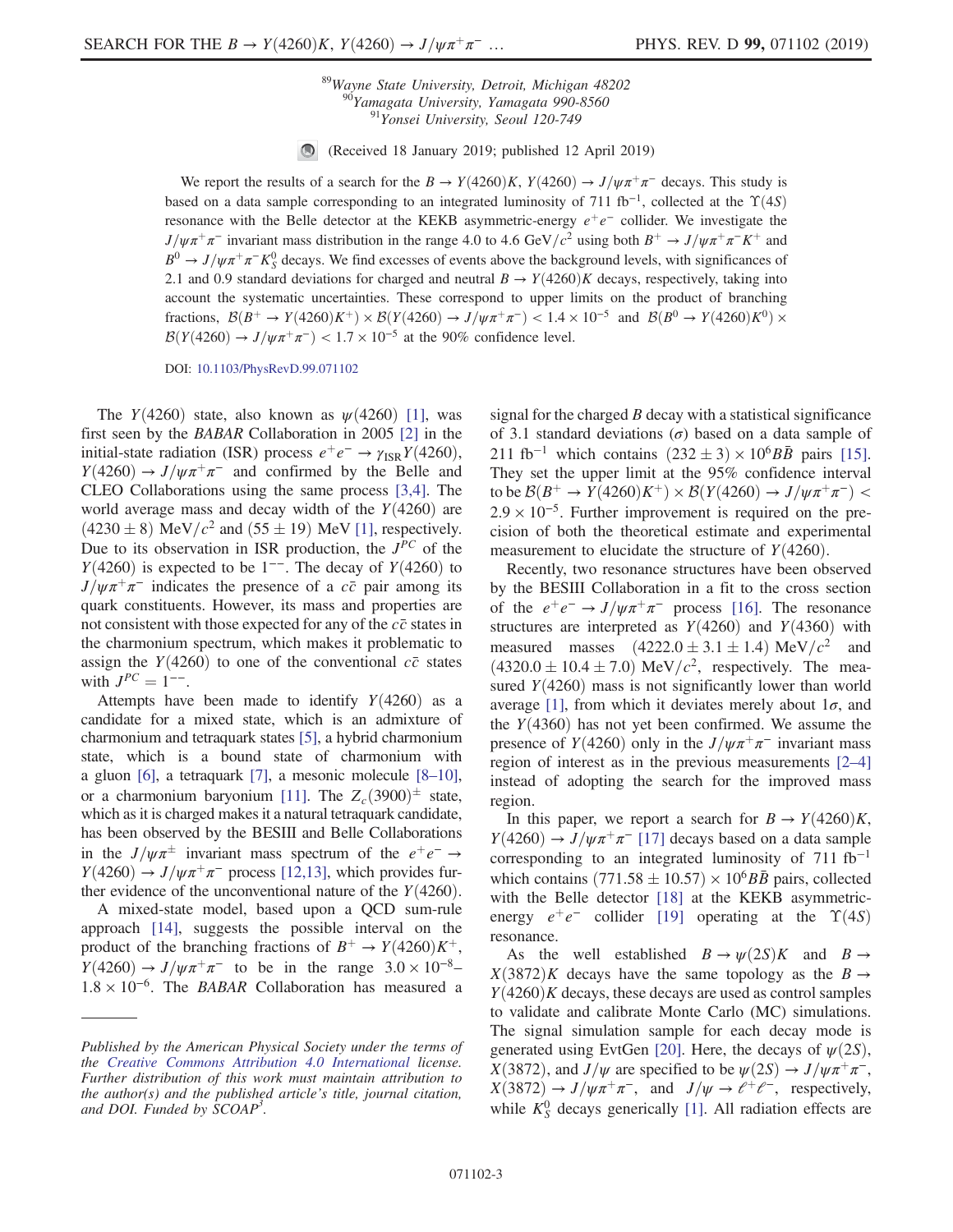taken into account using PHOTOS [\[21\].](#page-7-16) The detector response is simulated using GEANT3 [\[22\]](#page-7-17).

The charged tracks used in the analysis are required to originate from the interaction point (IP) and have their point of closest approach to the IP within 3.5 cm along the beam axis and 1.0 cm in the plane transverse to the beam axis. Identification of charged pions and kaons are based on the information from the aerogel Cherenkov counter system, time-of-flight scintillation counter (TOF) and central drift chamber. All of the information is combined to form the pion (kaon) likelihood,  $\mathcal{L}_{\pi}(\mathcal{L}_K)$ , and the selections are made on the basis of the likelihood ratio  $\mathcal{R}_{\pi(K)} =$  $\mathcal{L}_{\pi(K)}/(\mathcal{L}_{\pi}+\mathcal{L}_K)$ . Charged pions (kaons) are identified requiring  $\mathcal{R}_{\pi}(\mathcal{R}_K) > 0.6$  with an identification efficiency of 94% (86%) and a misidentification rate of 7.5% (4%) for misidentifying a kaon (pion) as a pion (kaon), respectively. These efficiencies and misidentification rates are determined using a control sample of  $D^{*+} \to D^0(K^-\pi^+)\pi^+$ decays in the kinematic region of interest.

A  $K_S^0 \to \pi^+\pi^-$  candidate decay is reconstructed from a pair of oppositely charged tracks with a  $\pi^+\pi^-$  invariant mass in the range 488 MeV/ $c^2 < M_{\pi\pi} < 508$  MeV/ $c^2$  $(\pm 4\sigma$  around the nominal  $K_S^0$  mass [\[1\]\)](#page-7-0). The selected candidates are required to satisfy the criteria described in Ref. [\[23\]](#page-7-18).

Muon identification [\[24\]](#page-7-19) utilizes the track-penetration depth and hit-distribution pattern in the  $K<sub>L</sub><sup>0</sup>$  and  $\mu$  detector, which are combined to form the muon likelihood,  $\mathcal{L}_{\mu}$ , and the selection is made on the basis of the likelihood ratio  $\mathcal{R}_{\mu} = \mathcal{L}_{\mu} / (\mathcal{L}_{\mu} + \mathcal{L}_{\pi} + \mathcal{L}_{K})$ . Muons are identified requiring  $\mathcal{R}_{\mu} > 0.1$  with an identification efficiency of 93% and a misidentification rate of 3% for misidentifying a pion as a muon. Electron identification [\[25\]](#page-7-20) utilizes the electromagnetic shower shape and  $E_{\text{ECL}}/p$  ratio, where  $E_{\text{ECL}}$  is the energy deposition in electromagnetic calorimeter and  $p$  is the track momentum, as well as the information used in the charged hadron identification, except that from the TOF. All the information is combined to form the electron likelihood ratio,  $\mathcal{R}_{e}$ . Electrons are identified requiring  $\mathcal{R}_e > 0.01$ .

A  $J/\psi$  candidate is reconstructed in its decay mode  $J/\psi \rightarrow \ell^+ \ell^-$ , where  $\ell$  stands for e or  $\mu$ . In the  $J/\psi \rightarrow$  $e^+e^-$  mode, the energy loss due to bremsstrahlung photons is recovered by including the four-momenta of the photons detected within 0.05 radians around the electron or positron initial direction in the invariant mass calculation; this mode is, hereinafter, referred to as  $J/\psi \rightarrow e^+e^-(\gamma)$ . An invariant mass of a  $J/\psi$  candidate is required to be in the range 3.05 GeV/ $c^2 \leq M_{ee(\gamma)} \leq 3.13$  GeV/ $c^2$  or 3.07 GeV/ $c^2 \leq$  $M_{\mu\mu} \leq 3.13 \text{ GeV}/c^2$ . The asymmetric interval is taken for  $e^+e^-(\gamma)$  to include the radiative tail due to the imperfect energy loss recovery. A vertex- and mass-constrained fit is performed to the selected  $J/\psi$  candidates in order to improve their momentum resolution.

The selected  $J/\psi$  candidate is then combined with a  $\pi^+\pi^-$  pair to form  $\psi(2S)$ ,  $X(3872)$ , and  $Y(4260)$ candidates, requiring the  $J/\psi \pi^+\pi^-$  invariant mass,  $M_{J/\psi\pi\pi}$ , to be in the range 3.67 GeV/ $c^2 \leq M_{J/\psi\pi\pi} \leq$ 3.70 GeV/c<sup>2</sup>, 3.835 GeV/c<sup>2</sup>  $\leq M_{J/\psi\pi\pi} \leq 3.910$  GeV/c<sup>2</sup>, and 4.0 GeV/ $c^2 \leq M_{J/\psi\pi\pi} \leq 4.6$  GeV/ $c^2$ , respectively. To reconstruct a  $B^+(B^0)$  candidate, a  $K^+$  ( $K^0_S$ ) candidate is combined with a  $\psi(2S)$ ,  $X(3872)$ , or  $Y(4260)$  candidate.<br>To identify the *B* meson, two kinematic

 $B$  meson, variables, the beam-constrained mass  $(M_{bc} = \sqrt{(E_{beam}/c^2)^2 - \sum_i (p_i^*/c)^2})$  and the energy difference  $(\Delta E = \sum_{i} E_i^* - E_{\text{beam}})$ , are used to discriminate the signal from the background. Here,  $E_{\text{beam}}$  is the beam energy and  $p_i^*$  ( $E_i^*$ ) is the momentum (energy) of the *i*th final-state particle of the reconstructed signal candidate, where both are evaluated in the  $e^+e^-$  center-of-mass (CM) frame. The B candidates with  $M_{bc} > 5.27 \text{ GeV}/c^2$  are selected for further analysis.

Even after applying all the selection criteria, multiple B candidates can be reconstructed from wrong combinations of the retained particles in an event. The mean number of  $\overline{B}$  candidates per event is found to be 1.6 (1.6), 1.7 (1.6), and 1.4 (1.2) for the charged (neutral)  $B \rightarrow$  $\psi(2S)(\rightarrow J/\psi \pi^+\pi^-)K$ ,  $B \rightarrow X(3872)(\rightarrow J/\psi \pi^+\pi^-)K$ , and  $B \to Y(4260)K$  decays, respectively. In an event with multiple  $B$  candidates, we select the best candidate that has the smallest value of  $\chi^2_{\text{BCS}} = \chi^2_{\text{vtx}} + \chi^2_{M_{\text{bc}}} + \chi^2_{J/\psi} + \chi^2_{K^0_S}$ , where  $\chi^2_{\text{vtx}}$  represents the  $\chi^2$  value obtained from a kinematic fit to the  $B$  decay vertex for all the charged daughter particles, and the other  $\chi^2$  values are evaluated using the reconstructed mass  $M_i$  and its resolution  $\sigma_i$ , and the nominal mass  $m_i^{\text{PDG}}$  [\[1\]](#page-7-0) of the reconstructed meson *i* as  $\chi_i^2 = [(M_i - m_i^{\text{PDG}})/\sigma_i]^2$ . Here, beam-constrained  $M_{\text{bc}}$  is used for the reconstructed mass in  $\chi^2_{M_{\text{bc}}}$ , and  $\chi^2_{K^0_S}$  is used only for the neutral  $B$  decays. The reconstructed mass resolutions  $\sigma_{M_{bc}}$ ,  $\sigma_{J/\psi}$ , and  $\sigma_{K^0_S}$  are evaluated in the  $B \to$  $\psi(2S)K$  decays to be 2.6 MeV/c<sup>2</sup>, 9.8 MeV/c<sup>2</sup>, and 1.6 MeV/ $c^2$ , respectively. According to MC simulations, the best candidate selection identifies the true signal at rates of 76% (72%) for the charged (neutral)  $B \to Y(4260)K$ decays. The same best candidate selection criteria are applied in the reconstruction of the control sample decays.

The dominant background comes from  $e^+e^- \rightarrow q\bar{q}$  $(q = u, d, s \text{ or } c)$  continuum events. To suppress this background, we utilize the difference in event topology between the isotropic distribution of particles in  $B\bar{B}$  events and the jetlike collimation of particles in  $q\bar{q}$  events by placing a requirement on the ratio of the second- and zeroth-order Fox-Wolfram moments [\[26\]](#page-7-21) to be less than 0.5.

Among the backgrounds from  $B\bar{B}$  events, the main contribution is expected to arise from inclusive  $B$  decays to  $J/\psi$ . To understand possible backgrounds, a simulated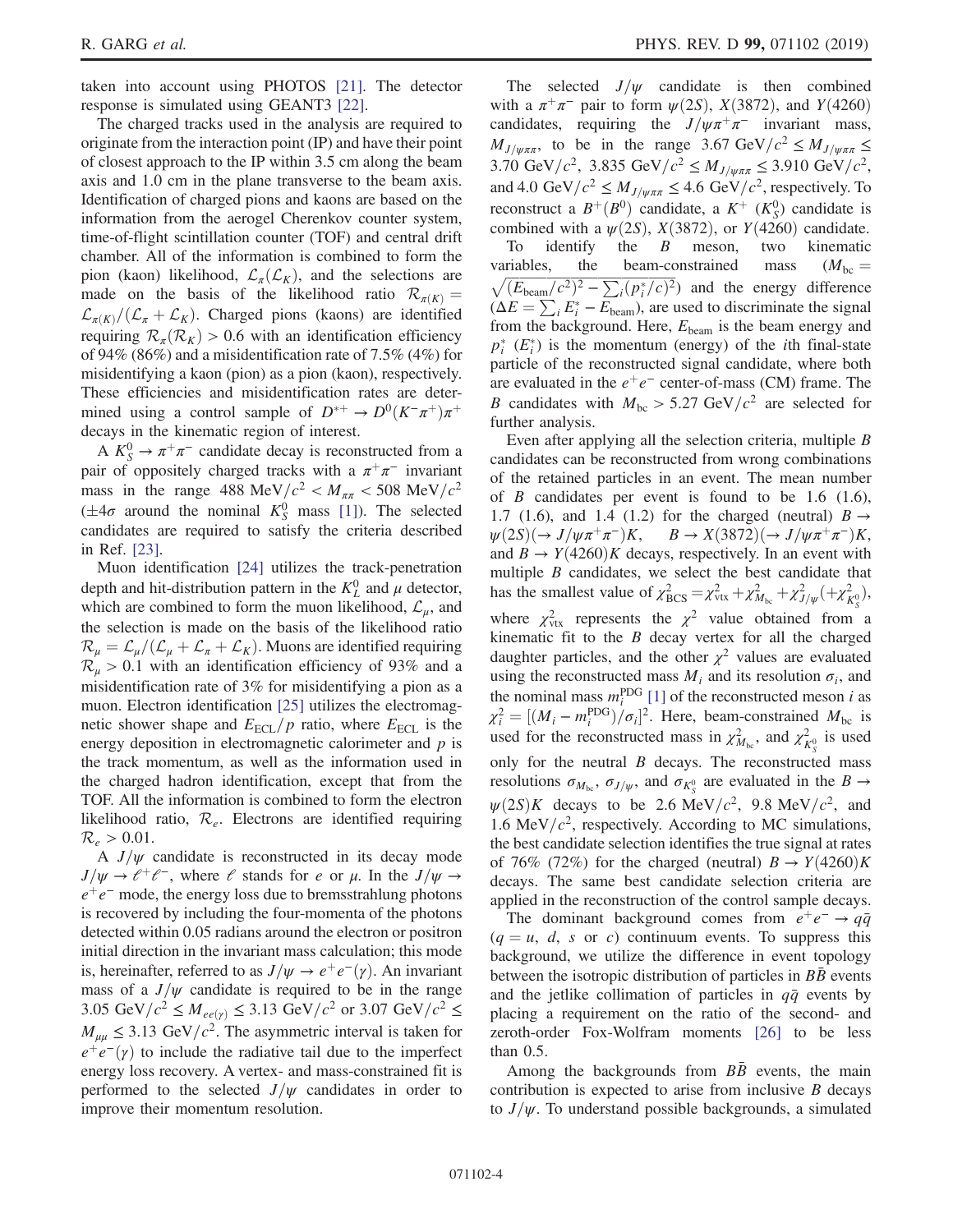sample of inclusive B decays with a  $J/\psi(\ell^+\ell^-)$  in the final state is studied; the sample corresponds to an integrated luminosity that is two orders of magnitude larger than that of data. No peaking structures are found in the  $M_{J/\psi\pi\pi}$ signal regions of  $B \to \psi(2S)K$ ,  $B \to X(3872)K$ , and  $B \rightarrow Y(4260)K$  decays. In order to check possible contributions from non- $J/\psi$  sources, the  $J/\psi$  mass sidebands (2.54 GeV/ $c^2 < M_{J/\psi} < 2.72$  GeV/ $c^2$ , and 3.32 GeV/ $c^2 < M_{J/\psi} < 3.50$  GeV/ $c^2$ ) are studied. The contributions are found to be negligible.

An unbinned extended maximum likelihood (UML) fit is performed to the  $\Delta E$  distribution of each decay mode. The statistical weight for each candidate to be a signal decay is determined by using the  $sPlot$  technique [\[27\].](#page-7-22) The statistical weights can be used to effectively subtract the combinatorial background from the  $M_{J/\psi\pi\pi}$  distribution of each decay mode. The signal yield of the intended resonance, then, can be extracted from the weighted  $M_{J/\psi\pi\pi}$ distribution, having a single background component of the non-resonant  $B \to J/\psi \pi^+ \pi^- K$  decays.

<span id="page-4-0"></span>The  $\Delta E$  variable is required to satisfy  $-0.11$  GeV <  $\Delta E < 0.11$  GeV for the  $B \to \psi(2S)K$ ,  $X(3872)K$  and  $Y(4260)K$  decay modes. The UML function used here is

$$
\mathcal{L}(N_{\rm S}, N_{\rm B}) = \frac{e^{-(N_{\rm S} + N_{\rm B})}}{N!} \prod_{i=1}^{N} [N_{\rm S} \times P_{\rm S}(x_i) + N_{\rm B} \times P_{\rm B}(x_i)],
$$
\n(1)

where N is the total number of events,  $N_S$  ( $N_B$ ) is the number of signal (background) events,  $P_S(P_B)$  is the signal (background) probability density function (PDF) of the variable  $x$ , and the index  $i$  runs over the total number of events. Here, the signal refers to the charged or neutral  $B \to J/\psi \pi^+ \pi^- K$  decays, the background refers to the combinatorial background, and x refers to the  $\Delta E$  variable. The signal PDF is modeled by a sum of three Gaussians for the  $B \to Y(4260)K$  decay modes and by a sum of two Gaussians and a bifurcated Gaussian for the  $B \to \psi(2S)K$ and  $B \to X(3872)K$  modes. The mean and resolution of the core Gaussian are allowed to vary in the fit while the remaining shape and normalization parameters are fixed to those obtained in the fit to the signal MC. The background PDF is modeled by a first-order polynomial except for the  $B \to X(3872)K$  decay mode, in which a second-order polynomial is used. All parameters of the background PDF are allowed to vary in the fit.

The yields of the  $B \to \psi(2S)K$ ,  $X(3872)K$ , and  $Y(4260)K$  decays are extracted using independent UML fits to the weighted  $M_{J/\psi\pi\pi}$  distributions. Here, while the functional form of Eq. [\(1\)](#page-4-0) is used to evaluate the likelihood, the signal refers to the charged or neutral decay of  $B \to \psi(2S)K$ ,  $X(3872)K$ , or  $Y(4260)K$ , the background refers to the corresponding non-resonant  $B \to J/\psi \pi^+ \pi^- K$ decay, and x refers to the  $M_{J/\psi\pi\pi}$  variable. The signal PDF is modeled by a sum of two Gaussians for the  $B \to \psi(2S)K$ and  $Y(4260)K$  decays while an additional bifurcated Gaussian is used for the  $B \to X(3872)K$  decays. The core Gaussian parameters for the  $B \to \psi(2S)K$  and  $B^+ \to$  $X(3872)K^+$  decays are allowed to vary in the fit, while those for the  $B^0 \to X(3872)K^0$  and  $B \to Y(4260)K$  decays are fixed to the values obtained in the fit to the signal MC and calibrated with data; the calibration is based on the comparison of the shape parameters between the data and simulation of the  $B^+ \to X(3872)K^+$  decay. All the remaining shape and normalization parameters of the signal PDF are fixed to those obtained in the fit to the signal MC. The background PDF is modeled by a first-order polynomial except for the  $B \to \psi(2S)K$  decay modes, in which a second-order polynomial is used. All parameters of the background PDF are allowed to vary in the fit. The  $\Delta E$ distributions, weighted  $M_{J/\psi\pi\pi}$  distributions and projections of their PDFs obtained from the fits are shown in Figs. [1,](#page-4-1) [2](#page-5-0), and [3](#page-5-1) for the  $B \to \psi(2S)K$ ,  $X(3872)K$ , and  $Y(4260)K$  decay samples, respectively. The obtained signal yields of the  $B \to \psi(2S)K$ , and  $B \to X(3872)K$ ,  $X(3872) \rightarrow J/\psi \pi^+ \pi^-$  decays are listed in Table [I](#page-5-2) and for  $B \to Y(4260)K$ ,  $Y(4260) \to J/\psi \pi^+ \pi^-$  decays are listed in Table [II](#page-5-3).

For the  $B \to Y(4260)K$  decays, the statistical significance of the signal yield is evaluated using the likelihood ratio as  $\sqrt{-2 \ln(\mathcal{L}_0/\mathcal{L}_{\text{max}})}$ , where  $\mathcal{L}_{\text{max}}$  and  $\mathcal{L}_0$  denote the maximum likelihood of the nominal fit and that of the fit with the null signal hypothesis. The statistical significances are evaluated to be  $2.9\sigma$  and  $1.4\sigma$  for the charged and neutral  $B \to Y(4260)K$  decays, respectively. The likelihood ratio is smeared with the systematic uncertainties, discussed later, and listed in Table [III.](#page-6-0) The signal significances taking into account the systematic uncertainties are determined to be  $2.1\sigma$  and  $0.9\sigma$  for the charged and neutral  $B \to Y(4260)K$  decays, respectively.

<span id="page-4-1"></span>

FIG. 1. Fit to the  $\Delta E$  [(a) and (b)] and  $\sum_{s}$ Plot of  $M_{J/\psi\pi\pi}$  [(c) and (d)] distributions for  $B^+ \to \psi(2S)(\to J/\psi \pi^+\pi^-)K^+$  decays (top) and  $B^0 \to \psi(2S)(\to J/\psi \pi^+\pi^-)K_S^0$  decays (bottom), respectively. The curves show the fit functions for the signal (red dotted curve), background (green dashed curve) and their sum (blue solid line).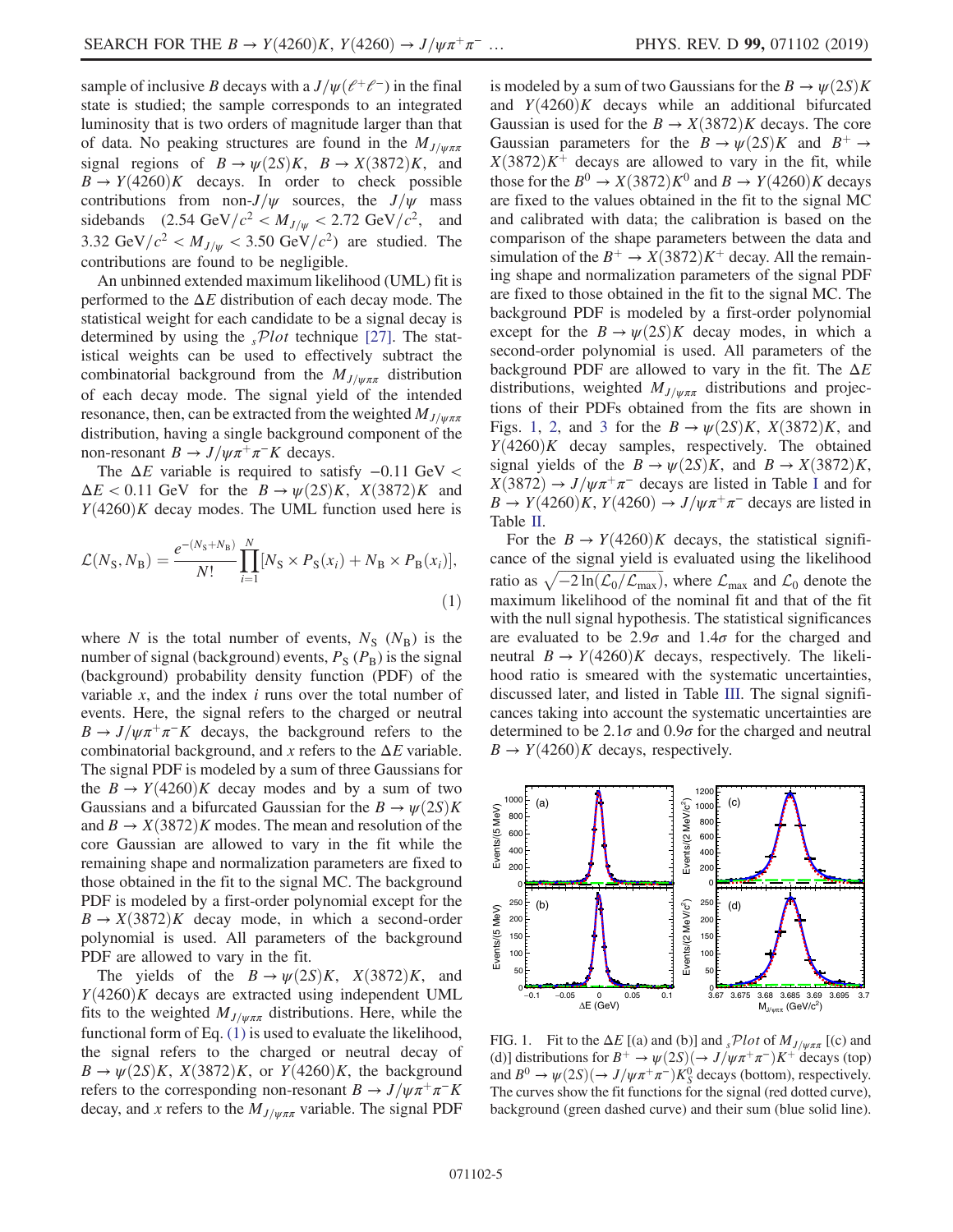<span id="page-5-0"></span>

FIG. 2. Fit to the  $\Delta E$  [(a) and (b)] and  $\Delta E$ <sup> $\int$ </sup> (b) and  $\Delta E$  [(c) and (d)] distributions for  $B^+ \to X(3872)(\to J/\psi \pi^+ \pi^-)K^+$  decays (top) and  $B^0 \to X(3872)(\to J/\psi \pi^+ \pi^-)K_S^0$  decays (bottom), respectively. Fit follows the same convention as Fig. [1.](#page-4-1)

<span id="page-5-1"></span>

FIG. 3. Fit to the  $\Delta E$  [(a) and (b)] and  $\Delta F$   $P$ *lot* of  $M_{J/\psi\pi\pi}$  [(c) and (d)] distributions for  $B^+ \to Y(4260)(\to J/\psi \pi^+ \pi^-)K^+$  decays (top) and  $B^0 \to Y(4260)(\to J/\psi \pi^+ \pi^-) K_S^0$  decays (bottom), respectively. Fit follows the same convention as Fig. [1.](#page-4-1)

The branching fractions (B) of the  $B \to \psi(2S)K$  decays are obtained as  $\mathcal{B} = N_S/[N_{B\bar{B}} \times \epsilon \times f_K \times \mathcal{B}(\psi(2S) \rightarrow$  $J/\psi \pi^+\pi^-$  ×  $\mathcal{B}(J/\psi \to \ell^+\ell^-)$ , where  $N_s$  is the number of signal decays,  $N_{B\bar{B}}$  is the number of BB events in the data sample, and the branching fractions of the secondary decays are taken from Ref. [\[1\].](#page-7-0) Here, equal production of  $B^+B^-$  and  $B^0\bar{B}^0$  pairs from  $\Upsilon(4S)$  decays is assumed. The reconstruction efficiency,  $\epsilon$ , is estimated from the signal

<span id="page-5-3"></span>TABLE II. Summary of the reconstruction efficiency  $(\epsilon)$ , signal yield ( $N<sub>S</sub>$ ), signal significance ( $\Sigma$ ), and the 90% C.L. upper limit (U.L.) on the branching fraction for the  $B^+ \rightarrow Y(4260)K^+$  and  $B^0 \rightarrow Y(4260)K^0$  decays.

| Decay                                                      | $\epsilon$ (%) | $N_{\rm s}$                                            | $\Sigma(\sigma)$ U.L. |
|------------------------------------------------------------|----------------|--------------------------------------------------------|-----------------------|
| $B^+ \to Y(4260)K^+,$                                      |                | 19.8 $179 \pm 53^{+55}_{-41}$ 2.1 $1.4 \times 10^{-5}$ |                       |
| $Y(4260) \to J/\psi \pi^+ \pi^-$<br>$B^0 \to Y(4260)K^0$ , |                | 10.6 $39 \pm 28^{+7}_{-31}$ 0.9 $1.7 \times 10^{-5}$   |                       |
| $Y(4260) \to J/\psi \pi^+ \pi^-$                           |                |                                                        |                       |

MC simulation, with the application of calibrations to account for discrepancies between the data and signal MC related to particle identifications and  $K_S^0$  reconstruction. These calibrations use dedicated control samples as discussed later. The coefficient  $f_K$  is introduced to translate the branching fractions for the final states with  $K_S^0$  into those for the ones with  $K^0$  and set 1 and 0.5 for the charged and neutral  $B \to \psi(2S)K$  decays, respectively. For the  $B \to X(3872)K$  and  $Y(4260)K$  decays, the branching fraction products are obtained in a similar manner as

<span id="page-5-4"></span>
$$
\mathcal{B}(B^{+/0} \to RK^{+/0}) \times \mathcal{B}(R \to J/\psi \pi^+ \pi^-)
$$
  
= 
$$
\frac{N_S}{N_{B\bar{B}} \times \epsilon \times f_K \times \mathcal{B}(J/\psi \to \ell^+ \ell^-)},
$$
 (2)

where R stands for the  $X(3872)$  or  $Y(4260)$  resonance. The obtained branching fractions of the  $B \to \psi(2S)K$  decays and branching fraction products for the  $B \to X(3872)K$ ,  $X(3872) \rightarrow J/\psi \pi^+ \pi^-$  decays are listed in Table [I](#page-5-2) with the associated reconstruction efficiencies and signal yields. The obtained values agree well with the world averages [\[1\]](#page-7-0) and also with the previous Belle measurements [\[28\]](#page-7-23), indicating the validity of the signal extraction procedure. The branching fraction products of the  $B \to Y(4260)K$ ,  $Y(4260) \rightarrow J/\psi \pi^+ \pi^-$  decays, as well as the associated reconstruction efficiencies and signal yields, are listed in Table [II](#page-5-3).

With the absence of significant signals for the  $B \rightarrow$  $Y(4260)K$  decays, an upper limit (U.L.) is set on each signal yield at the 90% confidence level (C.L.) using a frequentist approach [\[29\]](#page-7-24). The upper limits on the signal yields at the  $90\%$  C.L.  $(N_S^{UL})$  are found to be 259 and 84

<span id="page-5-2"></span>TABLE I. Summary of the reconstruction efficiency ( $\epsilon$ ), signal yield ( $N<sub>S</sub>$ ), and branching fraction (B) measured for the  $B \to \psi(2S)K$ and  $B \to X(3872)K$ ,  $X(3872) \to J/\psi \pi^+ \pi^-$  decays, together with the world average of the branching fraction ( $\mathcal{B}_{PDG}$ ) [\[1\]](#page-7-0) for reference. Only the statistical uncertainty is included on the measured values of  $N<sub>S</sub>$  and  $\beta$ .

| Decay                                                   | $\epsilon$ (%) | Nе             |                                  | $\mathcal{B}_{\texttt{PDG}}$     |  |  |
|---------------------------------------------------------|----------------|----------------|----------------------------------|----------------------------------|--|--|
| $B^+\to\psi(2S)K^+$                                     | 16.8           | $3481 \pm 95$  | $(6.54 \pm 0.18) \times 10^{-4}$ | $(6.21 \pm 0.23) \times 10^{-4}$ |  |  |
| $B^0 \rightarrow \psi(2S)K^0$                           | 10.3           | $856 + 74$     | $(5.25 \pm 0.45) \times 10^{-4}$ | $(5.8 \pm 0.5) \times 10^{-4}$   |  |  |
| $B^+ \to X(3872)K^+, X(3872) \to J/\psi \pi^+ \pi^-$    | 22.2           | $185 \pm 13$   | $(9.07 \pm 0.64) \times 10^{-6}$ | $(8.6 \pm 0.8) \times 10^{-6}$   |  |  |
| $B^0 \to X(3872)K^0$ , $X(3872) \to J/\psi \pi^+ \pi^-$ | 13.1           | $29.9 \pm 6.2$ | $(4.97 \pm 1.03) \times 10^{-6}$ | $(4.3 \pm 1.3) \times 10^{-6}$   |  |  |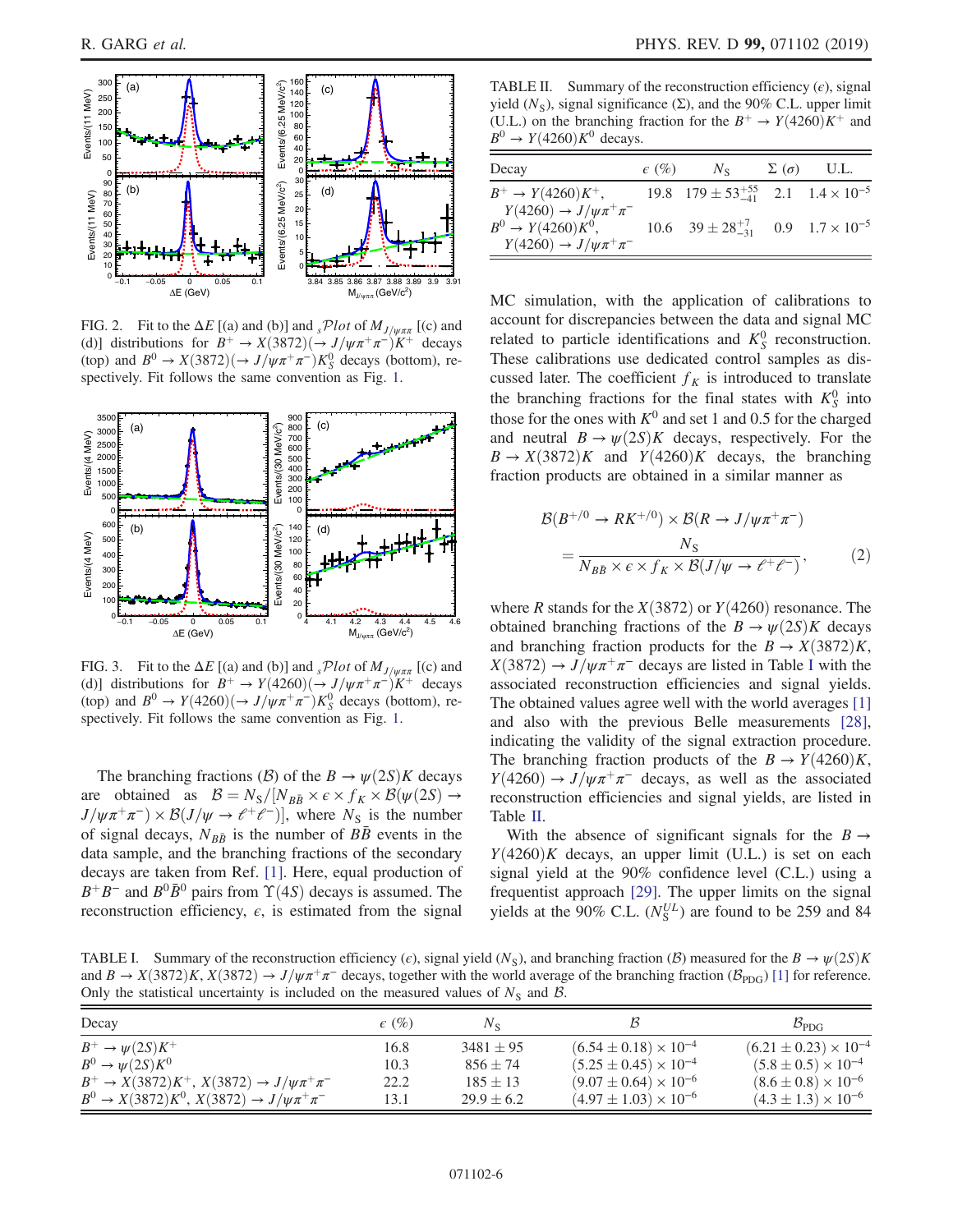| Particle identification                    |          |               |          |      |        |                        |                       |             |                |                                         |                    |
|--------------------------------------------|----------|---------------|----------|------|--------|------------------------|-----------------------|-------------|----------------|-----------------------------------------|--------------------|
| Source $\rightarrow$<br>Decay $\downarrow$ | Tracking | $K_{\rm c}^0$ | Kaon     | Pion | Lepton | <b>PDF</b><br>modeling | Y(4260)<br>parameters | Fit<br>bias | $N_{B\bar{B}}$ | $\mathcal{B}(J/\psi \to \ell^+ \ell^-)$ | Total              |
| $B^+ \to Y(4260)K^+$                       | 1.8      | $\cdots$      | 0.9      |      | 1.2    | $+8.0$<br>$-11.1$      | $+29.0$<br>$-19.5$    | 4.3         | 1.4            | 0.4                                     | $+30.5$<br>$-23.0$ |
| $B^0 \to Y(4260)K_s^0$                     | 2.1      | 0.7           | $\cdots$ |      | 1.2    | $+7.7$<br>$-77.0$      | $+14.0$<br>$-17.3$    | 6.5         | 1.4            | 0.4                                     | $+17.5$<br>$-79.2$ |
| Simultaneous                               | 1.9      | 0.2           | 0.7      |      | 1.2    | $+5.3$<br>$-15.3$      | $+25.0$<br>$-18.0$    | 4.8         | 1.4            | 0.4                                     | $+26.2$<br>$-24.3$ |

<span id="page-6-0"></span>TABLE III. Summary of the systematic uncertainties (%) on the  $B \to Y(4260)K$  branching fraction.

events for the  $B^+ \rightarrow Y(4260)K^+$  and  $B^0 \rightarrow Y(4260)K_S^0$ decays, respectively. The upper limits on the branching fraction products are calculated using Eq. [\(2\)](#page-5-4), with  $N<sub>S</sub>$ replaced by  $N_S^{UL}$  (systematic uncertainties are included in the upper limit calculation, as will be described later in this paper). The resulting upper limits are listed in Table [II](#page-5-3).

In order to improve the signal sensitivity, a simultaneous fit to the charged and neutral signal decays is performed keeping the fit procedure the same as in the nominal fits for the individual signal decays, except for incorporating the constraint that  $\mathcal{B}(B^+\to Y(4260)K^+)/\mathcal{B}(B^0\to$  $Y(4260)K^0 = \mathcal{B}(B^+ \to \psi(2S)K^+) / \mathcal{B}(B^0 \to \psi(2S)K^0)$  [\[30\]](#page-7-25). The simultaneous fit for the  $B \to Y(4260)K$  decays obtains  $218 \pm 68$  signal events, where the quoted uncertainty is statistical only. The combined statistical significance of the  $B \to Y(4260)K$ ,  $Y(4260) \to J/\psi \pi^+ \pi^-$  decays is found to be 3.2 $\sigma$ , which reduces to 2.2 $\sigma$  once systematic uncertainties are taken into account. The simultaneous fit does not increase the significance of the  $Y(4260)$  signal.

All the systematic uncertainties are summarized in Table [III](#page-6-0). The tracking efficiency in MC simulation is calibrated using a control sample of  $D^* \to \pi D^0$ ,  $D^0 \to \pi^+ \pi^- K^0_S$ ,  $K^0_S \to \pi^+ \pi^-$  decays, and the uncertainty on the calibration factor is 0.35% per track. The calibration factor for the  $K_S^0$  reconstruction efficiency is obtained using  $D^{*\pm} \to D^0 (\to \tilde{K}_S^0 \pi^0) \pi^{\pm}$  decays with an uncertainty of 0.7%. For the particle identification efficiencies, the calibration factors are obtained using the dedicated control samples mentioned earlier, and the resulting systematic uncertainty is 0.9% and 1.3% for kaon and pion identification, respectively. The dominant systematic uncertainties are due to the PDF modeling, and the values of the  $Y(4260)$  mass and decay width [\[1\]](#page-7-0) assumed in the fit. The changes on the signal yield from the nominal one due to the uncertainty in the PDF modeling is estimated by varying each of the fixed parameters independently by  $\pm 1\sigma$ . The corresponding changes due to the uncertainties on the  $Y(4260)$  mass and decay width are estimated by separately applying the variation in the signal PDF based on the alternative signal MC simulations, which are generated varying each of the mass and decay widths in the same manner. The resulting changes are added in quadrature. The uncertainty in the PDF modeling for the  $B^0 \rightarrow Y(4260)K_S^0$ decay gives an exceptionally large systematic uncertainty of 77.0%. This is due to the systematic uncertainty associated with the background PDF modeling. The fit procedures are validated in fully simulated MC experiments with ensembles of signal and inclusive B decays involving  $J/\psi$ . The small biases of 4.3%–4.8% seen in the validation are taken as systematic uncertainties. The uncertainties on  $N_{B\bar{B}}$  and  $\mathcal{B}(J/\psi \to \ell^+ \ell^-)$ , 1.4% and 0.4%, respectively, are also included in the systematic uncertainties. The total systematic uncertainties are estimated to be  $^{+30.5}_{-23.0}$  %,  $^{+17.5}_{-79.2}$  %, and  $^{+26.2}_{-24.3}$  % on the results for the charged, neutral, and combined  $B \to Y(4260)K$ ,  $Y(4260) \to J/\psi \pi^+ \pi^-$  decays, respectively, by adding all the sources in quadrature.

In summary, a search for the  $B \to Y(4260)K, Y(4260) \to$  $J/\psi \pi^+\pi^-$  decays is performed using  $B\bar{B}$  pairs collected at the  $\Upsilon(4S)$  resonance by the Belle experiment at the KEKB. The observed signal yields are  $179 \pm 53^{+55}_{-41}$  events and 39  $\pm$  $28^{+7}_{-31}$  events for the charged and neutral  $B \to Y(4260)K$ ,  $Y(4260) \rightarrow J/\psi \pi^+ \pi^-$  decays, respectively, from fits to the individual decay samples; the first and second uncertainties are statistical and systematic, respectively. The signal significances are obtained to be  $2.1\sigma$  and  $0.9\sigma$  for the charged and neutral decays, respectively, taking into account the systematic uncertainties associated with the signal extraction. In the absence of any significant signals, the upper limits on the branching fraction products at the 90% C.L. are determined to be  $1.4 \times 10^{-5}$  and  $1.7 \times 10^{-5}$  for the charged and neutral decays, respectively, taking into account the systematic uncertainties.

The obtained results give the most stringent upper limits, to date, on the branching fraction products of the charged and neutral  $B \to Y(4260)K$ ,  $Y(4260) \to J/\psi \pi^+ \pi^-$  decays. The upper limits on the branching fraction products at the 95% C.L. are also determined and are  $1.56 \times 10^{-5}$  and  $2.16 \times 10^{-5}$  for the charged and neutral decays, respectively. The upper limit for the charged decay is consistent with the 95% confidence interval set by the BABAR Collaboration [\[15\]](#page-7-10) and the one for the neutral decay is given for the first time. While an excess of events above background is seen, improved measurements with a larger data sample are demanded to establish signals and to elucidate the nature of the  $Y(4260)$  state.

We thank the KEKB group for the excellent operation of the accelerator; the KEK cryogenics group for the efficient operation of the solenoid; the KEK computer group and the